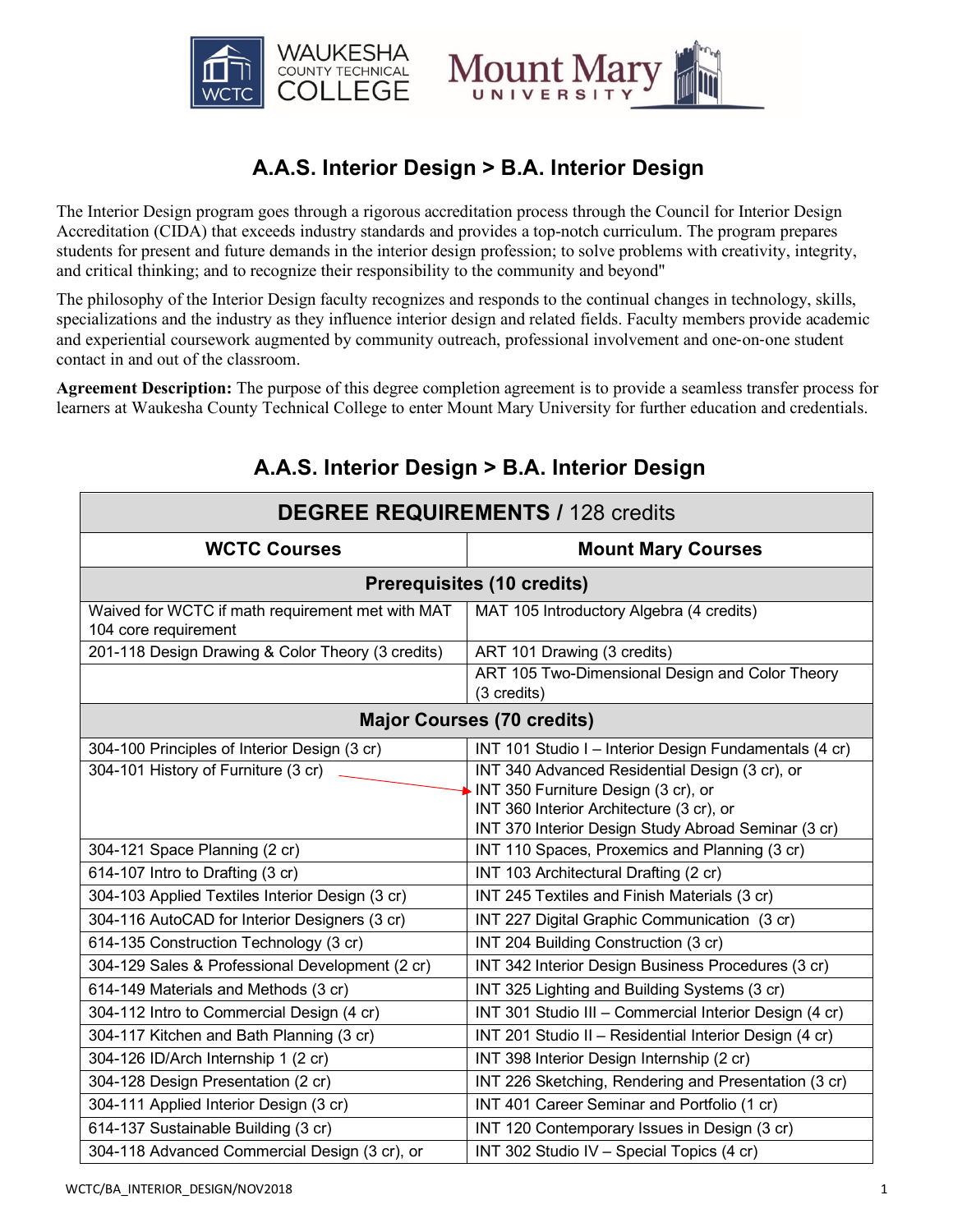| INT 100 Interior Design Professional Survey (1 cr)<br>INT 130 History of Architecture and Interiors (3 cr)<br>614-104 Architectural History (2 cr) - if taken as an<br>elective<br>204-113 Page Layout/InDesign (3 cr) - if taken as an<br>INT 232 Technology Principles: Adobe Photoshop and<br>elective<br>Illustrator (3 cr) |  |
|---------------------------------------------------------------------------------------------------------------------------------------------------------------------------------------------------------------------------------------------------------------------------------------------------------------------------------|--|
|                                                                                                                                                                                                                                                                                                                                 |  |
|                                                                                                                                                                                                                                                                                                                                 |  |
|                                                                                                                                                                                                                                                                                                                                 |  |
|                                                                                                                                                                                                                                                                                                                                 |  |
|                                                                                                                                                                                                                                                                                                                                 |  |
| Waived with portfolio review.<br>INT 250 Sophomore Seminar (1 cr)                                                                                                                                                                                                                                                               |  |
| 614-141 Commercial Revit (3 cr) - if taken as an<br>INT 330 Advanced Digital Graphic Communication (3 cr)                                                                                                                                                                                                                       |  |
| elective<br>INT 420 Capstone Project - Research Principles (2 cr)                                                                                                                                                                                                                                                               |  |
| INT 421 Capstone Project - Design Development (3 cr)                                                                                                                                                                                                                                                                            |  |
| <b>Core Courses (min. 48 credits)</b>                                                                                                                                                                                                                                                                                           |  |
| Philosophy/Theology (min. 10 credits)                                                                                                                                                                                                                                                                                           |  |
|                                                                                                                                                                                                                                                                                                                                 |  |
| SEA 101 Search for Meaning (4 credits)                                                                                                                                                                                                                                                                                          |  |
| Theology (min. 3 credits) (prereq. SEA 101)                                                                                                                                                                                                                                                                                     |  |
| Philosophy (min. 3 credits) (prereq. SEA 101)                                                                                                                                                                                                                                                                                   |  |
| <b>Communication/Math (min. 11 credits)</b>                                                                                                                                                                                                                                                                                     |  |
| Composition (min. 3 credits: ENG 120 required)                                                                                                                                                                                                                                                                                  |  |
| 10-801-136 English Composition 1 (3 cr elective)<br>ENG 110 Composition I<br>(does not count as core)                                                                                                                                                                                                                           |  |
| ENG 120 Composition II                                                                                                                                                                                                                                                                                                          |  |
| <b>Communication (min. 2 credits)</b>                                                                                                                                                                                                                                                                                           |  |
| COM 104 Public Speaking<br>10-801-196 Oral/Interpersonal Communications (3 cr)                                                                                                                                                                                                                                                  |  |
| Mathematics requirement (min. 3 credits at level 104                                                                                                                                                                                                                                                                            |  |
| or higher)                                                                                                                                                                                                                                                                                                                      |  |
| MAT 104 Contemporary Mathematics<br>10-804-123 Math w/ Business Apps. (3 cr)                                                                                                                                                                                                                                                    |  |
|                                                                                                                                                                                                                                                                                                                                 |  |
| World Language (min. 3 credits)                                                                                                                                                                                                                                                                                                 |  |
| <b>Communication/Math option</b>                                                                                                                                                                                                                                                                                                |  |
| Literature/Fine Arts (min. 9 credits) There are many courses that meet this requirement.                                                                                                                                                                                                                                        |  |
| Fine Arts (min. 3 credits) covered by INT prerequisites                                                                                                                                                                                                                                                                         |  |
| <b>ART 105</b>                                                                                                                                                                                                                                                                                                                  |  |
| Literature (min. 3 credits)                                                                                                                                                                                                                                                                                                     |  |
| Option: Minimum 2 credits to complete the 9 credits required for the Core Literature and Fine Arts.                                                                                                                                                                                                                             |  |
| covered by INT prerequisites ART 101                                                                                                                                                                                                                                                                                            |  |
| <b>Humanistics (min. 9 credits)</b>                                                                                                                                                                                                                                                                                             |  |
| History (min. 3 credits)                                                                                                                                                                                                                                                                                                        |  |
| <b>Behavioral/Social Science (min. 3 credits)</b>                                                                                                                                                                                                                                                                               |  |
| 10-809-196 Intro to Sociology (3 cr)<br>SOC 101 Intro to Sociology                                                                                                                                                                                                                                                              |  |
| 10-809-199 Psychology of Human Relations (3 cr)<br>PSY 100 Psychology of Human Adjustment<br><b>BUS 301 Microeconomics</b>                                                                                                                                                                                                      |  |
| 10-809-195 Economics (3 cr)                                                                                                                                                                                                                                                                                                     |  |
| Option (min. 3 credits) Choose three additional credits from any of the courses listed above                                                                                                                                                                                                                                    |  |
| under either Behavioral/Social Science or History.                                                                                                                                                                                                                                                                              |  |
| 10-809-172 Intro to Diversity Studies (3 cr) MATCHES with SOC 210 Race Class and Gender                                                                                                                                                                                                                                         |  |
| <b>Natural Sciences (min. 3 credits)</b><br>Elective credits (counting toward min. 128)                                                                                                                                                                                                                                         |  |

*\*This chart represents only those courses required for an AAS in Interior Design from WCTC. A student may have accrued more credits, and up to 72 credits will be granted for courses at WCTC in which a student has earned a grade of "C" (2.0) or better.*